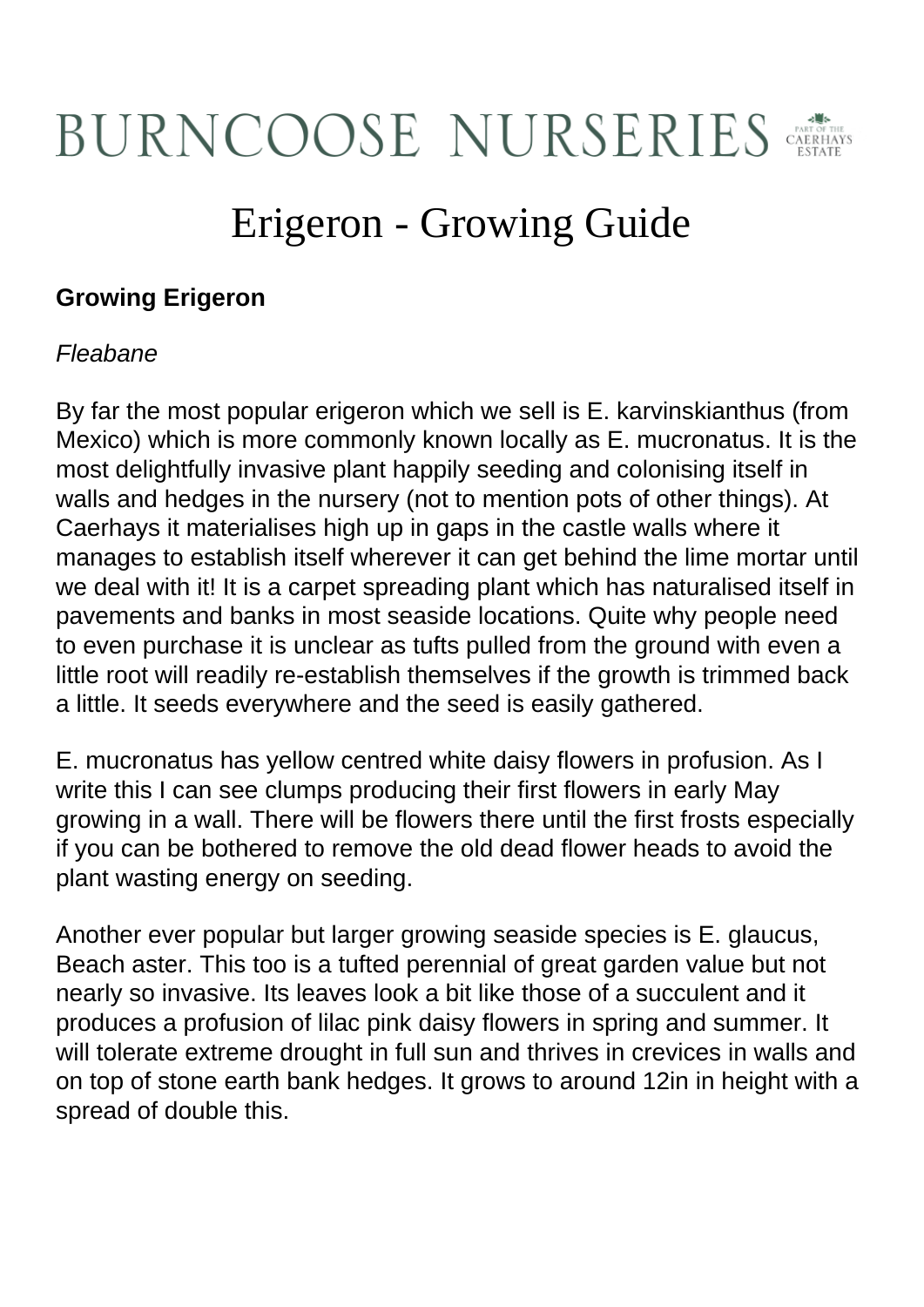





#### Erigeron 'Dunkelste Aller'



Erigeron aurantiacus Erigeron aurantiacus







Erigeron karvinskianus Erigeron karvinskianus Erigeron karvinskianus